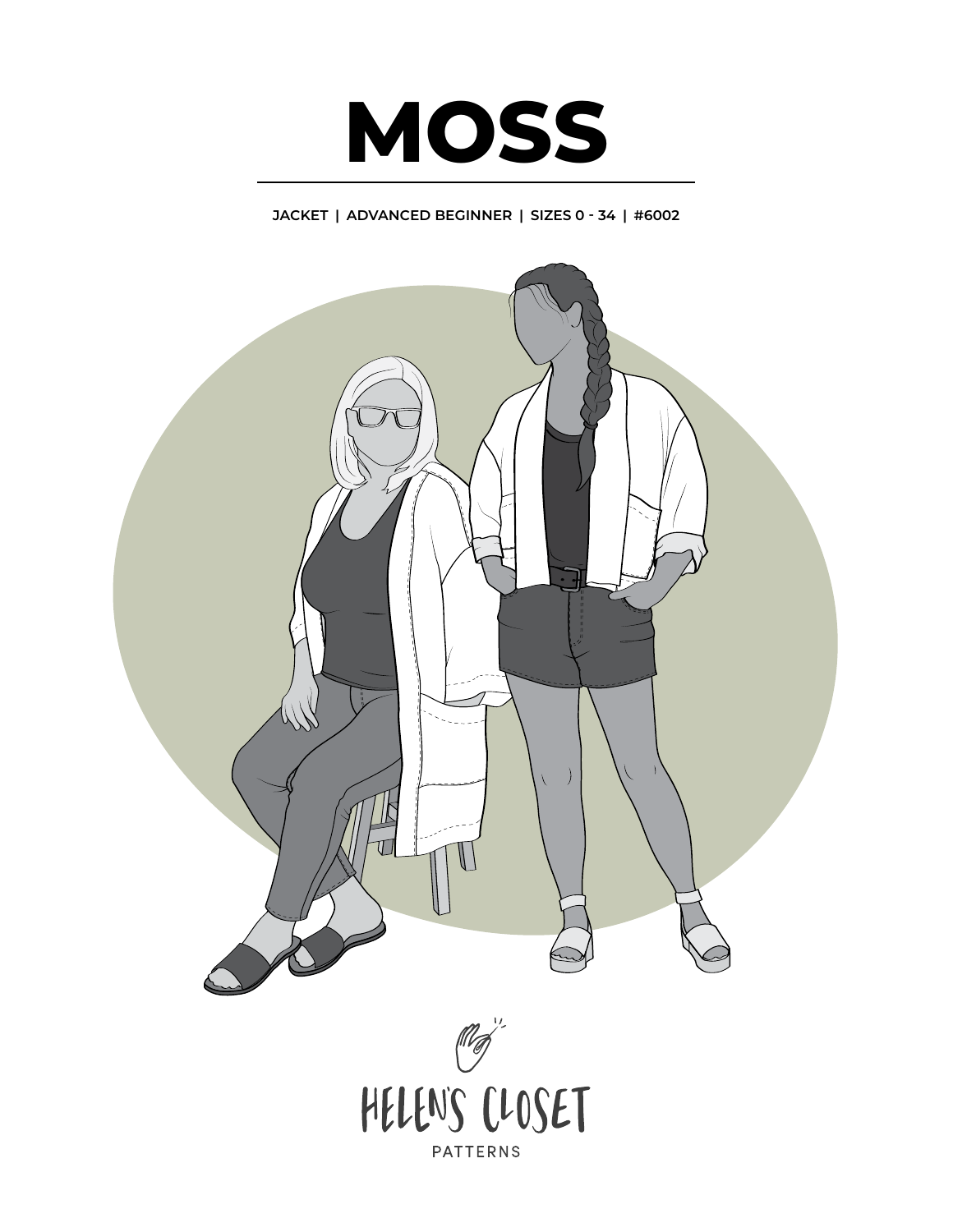

The Moss Jacket is the ultimate easy layering piece for your wardrobe. View A features an external front band facing and view B features a wide, folded collar. View A hangs open in the front and is ideal for casual or dressy layering. View B has long sleeves and can be worn as lightweight outerwear. Choose from two lengths for both the jacket and sleeves, offering many possible combinations of views. All views have front pockets and a back yoke detail. Moss can be made in many different fabrics to achieve a variety of looks!

| <b>Notions</b>                                       | <b>Difficulty</b> | <b>Sizes</b> | <b>Sewing Skills</b>                             |
|------------------------------------------------------|-------------------|--------------|--------------------------------------------------|
| $\cdot$ Thread                                       | Advanced Beginner | 0-34 US      | Learned                                          |
| • Interfacing:<br>View A: 10" x 1.1 yd (25 cm x 1 m) |                   |              | • Sewing patch pockets<br>• The 'burrito' method |
| View B: 0.5 yd x 1 yd (0.5 m x 1 m)                  |                   |              | • External facing                                |

#### **Fabric Recommendations**

Light to medium weight woven fabrics with no stretch. Linen, cotton, denim, wool, hemp, rayon/viscose (challis, twill, crepe, poplin), and Tencel twill will work well. We recommend drapier/flowy fabrics for view A and more structured fabrics for view B.

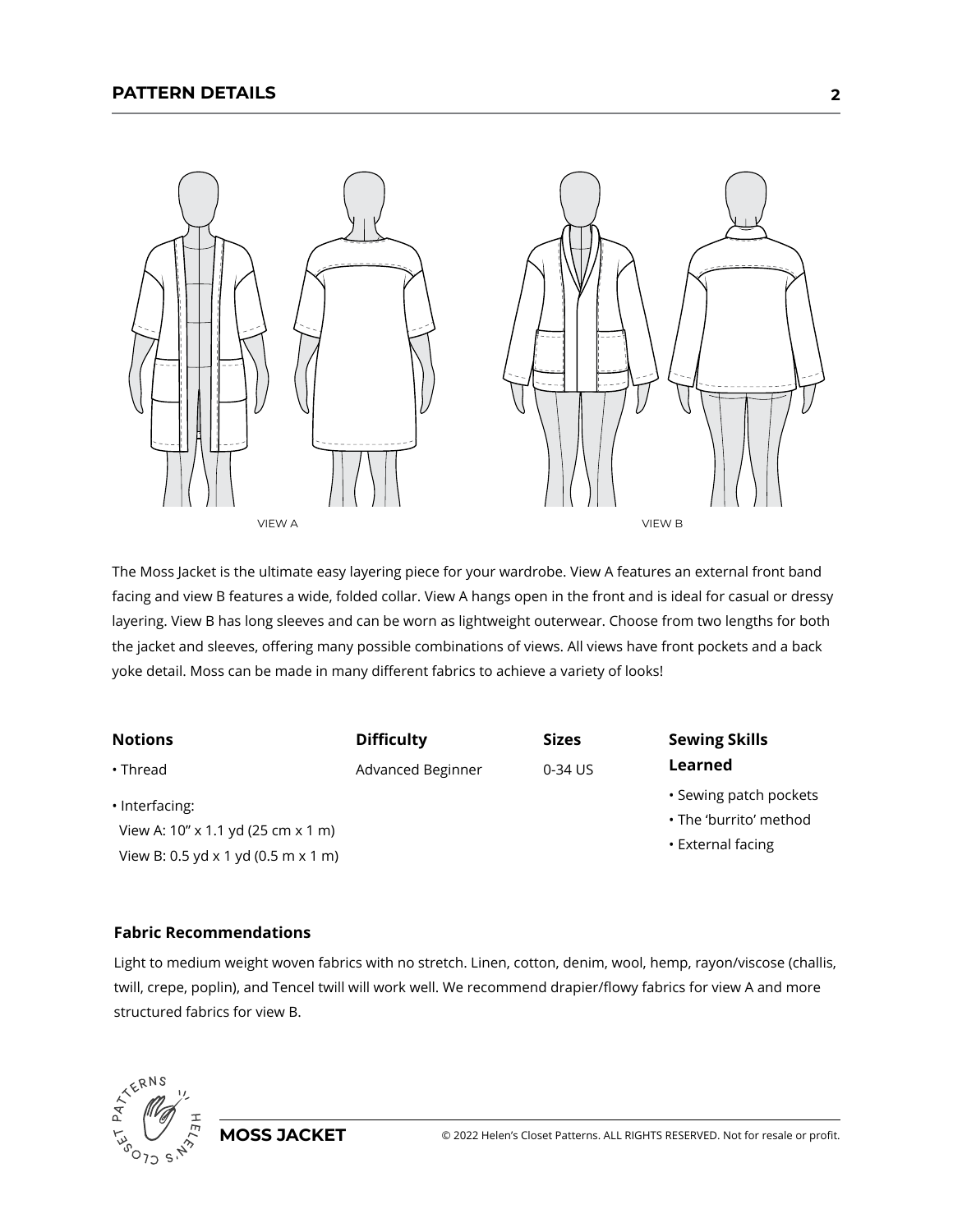## **SIZE CHART**

| $\mathbf 0$ | $\overline{2}$ | $\overline{\mathbf{4}}$ | 6        | 8            | 10       | 12                  | 14         | 16            |
|-------------|----------------|-------------------------|----------|--------------|----------|---------------------|------------|---------------|
| 31          | 32             | 33                      | 34       | 35           | 36.5     | 38                  | 40         | 42            |
| 24          | 25             | 26                      | 27       | 28           | 29       | 30                  | 32         | 34            |
| 33          | 34             | 35                      | 36       | 37           | 38.5     | 40                  | 42         | 44            |
|             |                |                         |          |              |          |                     |            |               |
| 18          | 20             | 22                      | 24       | 26           | 28       | 30                  | 32         | 34            |
| 44          | 46             | 48                      | 50       | 52           | 54       | 56                  | 58         | 60            |
| 36          | 38             | 40                      | 42       | 44           | 46       | 48                  | 50         | 52            |
| 46          | 48             | 50                      | 52       | 54           | 56       | 58                  | 60         | 62            |
| $\mathbf 0$ | $\overline{2}$ | $\overline{\mathbf{4}}$ | 6        | 8            | 10       | 12                  | 14         | 16            |
|             |                |                         |          |              |          |                     |            |               |
|             |                |                         |          |              |          |                     |            | 106.5         |
|             |                |                         |          |              |          |                     |            | 86.5          |
| 84          | 86.5           | 89                      | 91.5     | 94           | 98       | 101.5               | 106.5      | 112           |
|             |                |                         |          |              |          |                     |            |               |
| 18          | 20             | 22                      | 24       | 26           | 28       | 30                  | 32         | 34            |
| 112         | 117            | 122                     | 127      | 132          | 137      | 142                 | 147        | 152.5         |
| 91.5        | 96.5           | 101.5                   | 106.5    | 112          | 117      | 122                 | 127        | 132           |
| 117         | 122            | 127                     | 132      | 137          |          | 147.5               | 152.5      | 157.5         |
|             | 78.5<br>61     | 81.5<br>63.5            | 84<br>66 | 86.5<br>68.5 | 89<br>71 | 92.5<br>73.5<br>142 | 96.5<br>76 | 101.5<br>81.5 |

This pattern has been drafted for a 5'6" (168 cm) tall person

### **Choosing a Size**

It is likely that multiple sizes will work for you. Consult the size chart, finished measurements charts on the next pages, and the illustration to the right to decide.

You can size up for more volume if desired. You can also grade between sizes to achieve the perfect fit.



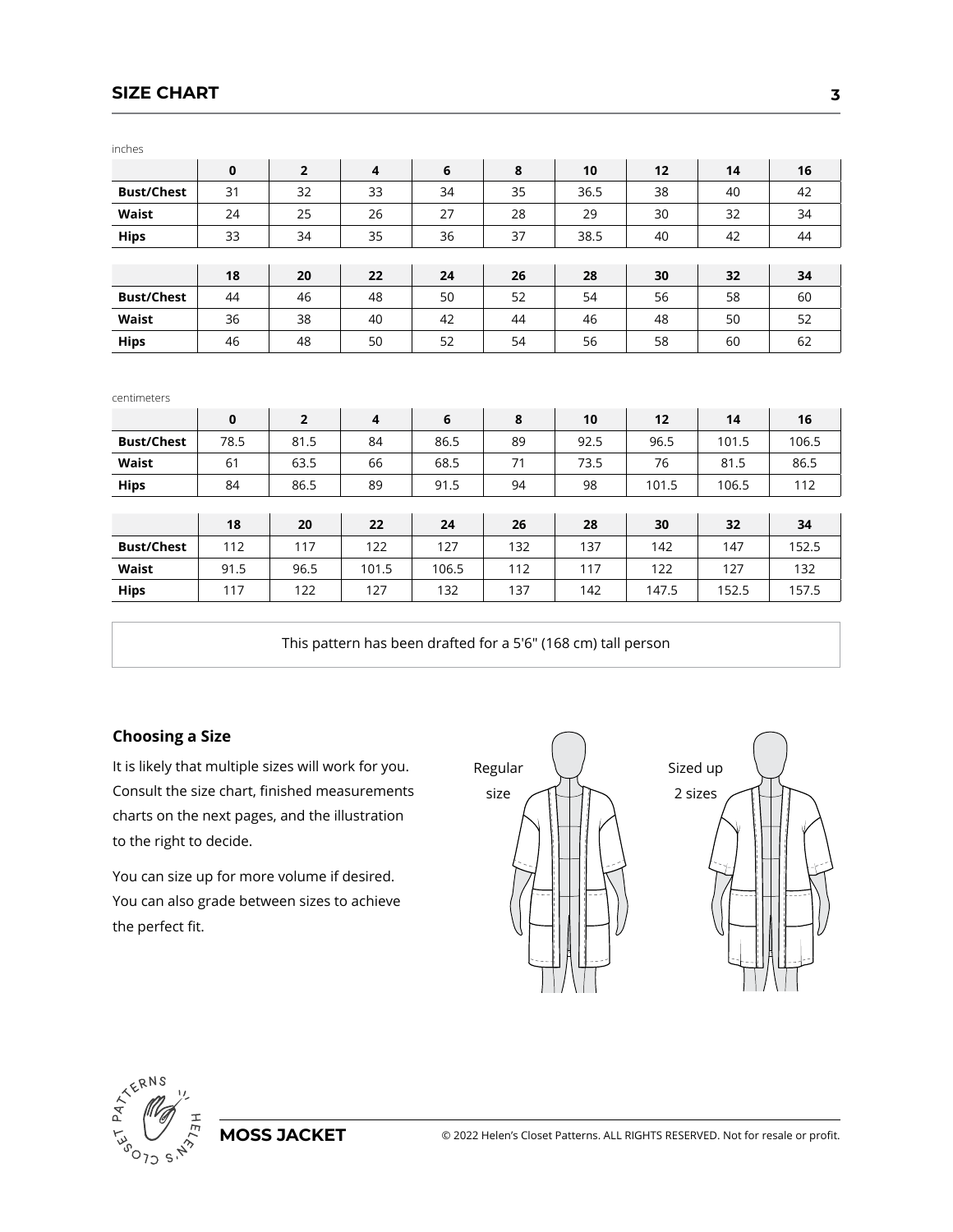### **FINISHED MEASUREMENTS** - INCHES

|                   | 0    | $\overline{2}$ | 4    | 6    | 8    | 10   | 12   | 14   | 16   |
|-------------------|------|----------------|------|------|------|------|------|------|------|
| Length (A)        | 32   | 32.3           | 32.5 | 32.8 | 33   | 33.3 | 33.5 | 33.8 | 34   |
| Length (B)        | 20.3 | 20.5           | 20.8 | 20.9 | 21.1 | 21.4 | 21.5 | 21.8 | 22   |
| Sleeve Length (A) | 12.8 | 12.8           | 12.8 | 12.8 | 12.8 | 12.8 | 12.8 | 12.8 | 12.8 |
| Sleeve Length (B) | 21   | 21             | 21   | 21   | 21   | 21   | 21   | 21   | 21   |
| <b>Back Width</b> | 18.9 | 19.4           | 19.9 | 20.4 | 20.9 | 21.6 | 22.4 | 23.4 | 24.4 |
| Front Width (A)   | 6.6  | 6.9            | 7    | 7.3  | 7.4  | 7.8  | 8    | 8.5  | 9    |
| <b>Bicep</b>      | 18.8 | 19.4           | 19.5 | 19.9 | 20.4 | 20.6 | 21   | 21.3 | 21.5 |
|                   |      |                |      |      |      |      |      |      |      |
|                   | 18   | 20             | 22   | 24   | 26   | 28   | 30   | 32   | 34   |
| Length (A)        | 34.3 | 34.5           | 34.7 | 34.9 | 35.1 | 35.4 | 35.6 | 35.9 | 36.1 |
| Length (B)        | 22.1 | 22.4           | 22.6 | 22.9 | 23   | 23.3 | 23.5 | 23.6 | 23.9 |
| Sleeve Length (A) | 12.8 | 12.8           | 12.8 | 12.8 | 12.8 | 12.8 | 12.8 | 12.8 | 12.8 |
| Sleeve Length (B) | 21   | 21             | 21   | 21   | 21   | 21   | 21   | 21   | 21   |
| <b>Back Width</b> | 25.4 | 26.4           | 27.4 | 28.4 | 29.4 | 30.4 | 31.4 | 32.4 | 33.4 |
| Front Width (A)   | 9.4  | 9.9            | 10.3 | 10.8 | 11.1 | 11.6 | 12   | 12.5 | 12.9 |
| <b>Bicep</b>      | 21.8 | 22             | 22.4 | 22.6 | 22.9 | 23.1 | 23.4 | 23.6 | 24   |



**Length** is measured at the center back, from the neckline/collar seam to the hem. **Sleeve length** is measured from the top of the sleeve seam to the hem. **Back width** is the distance across the back from side seam to side seam, measured at the underarm. **Front width** (View A only) is the width of the front from the underarm to the front edge of the jacket. **Bicep** is the circumference of the sleeve at the bicep.

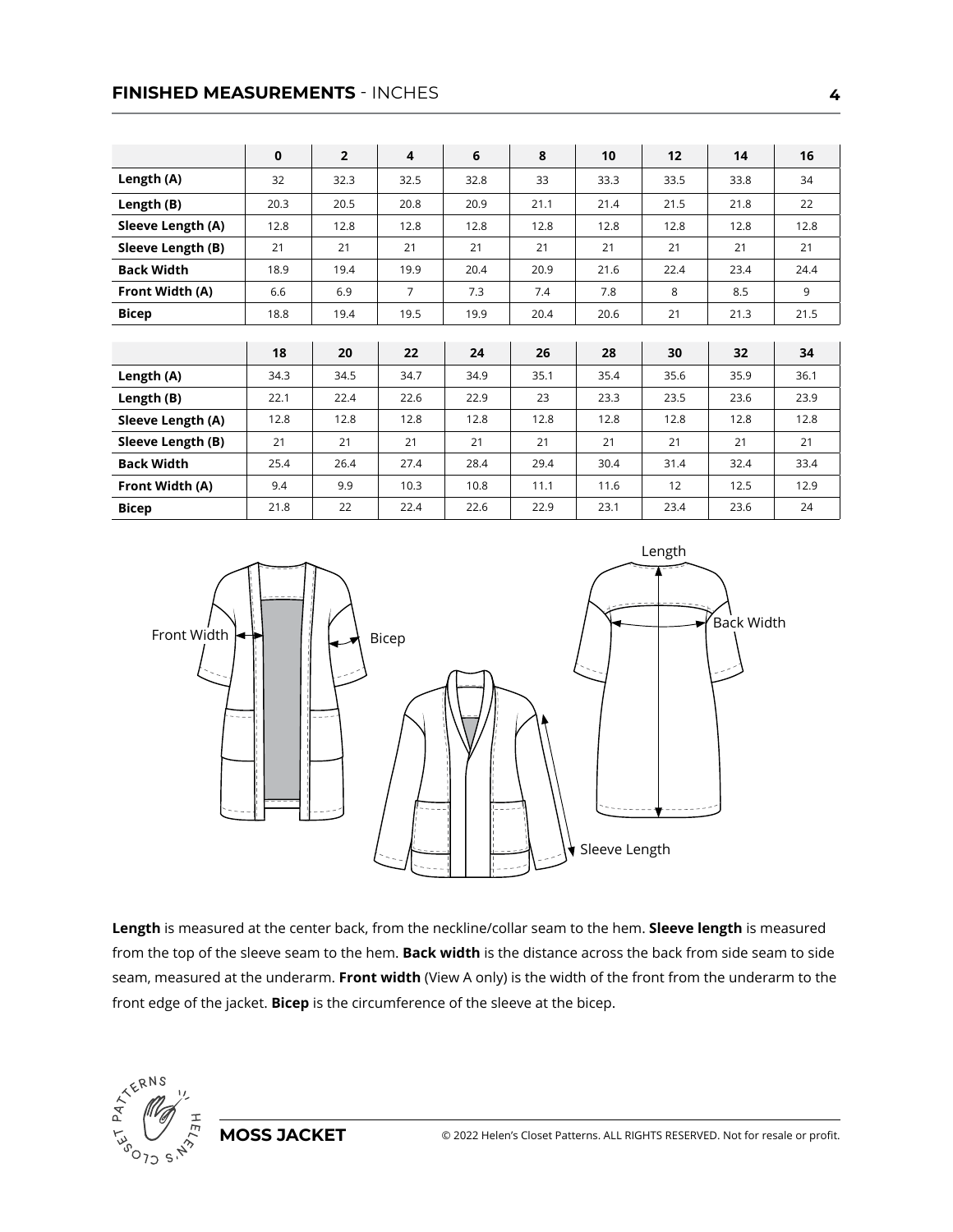### **FINISHED MEASUREMENTS** - CENTIMETERS

|                   | $\mathbf{0}$ | $\overline{2}$ | $\overline{\mathbf{4}}$ | 6    | 8    | 10   | 12   | 14   | 16   |
|-------------------|--------------|----------------|-------------------------|------|------|------|------|------|------|
| Length (A)        | 81.5         | 82             | 82.5                    | 83.5 | 84   | 84.5 | 85   | 85.5 | 86.5 |
| Length (B)        | 51.5         | 52             | 52.5                    | 53   | 53.5 | 54.5 | 55   | 55   | 56   |
| Sleeve Length (A) | 32.5         | 32.5           | 32.5                    | 32.5 | 32.5 | 32.5 | 32.5 | 32.5 | 32.5 |
| Sleeve Length (B) | 53.5         | 53.5           | 53.5                    | 53.5 | 53.5 | 53.5 | 53.5 | 53.5 | 53.5 |
| <b>Back Width</b> | 48           | 49             | 50.5                    | 52   | 53   | 55   | 57   | 59.5 | 62   |
| Front Width (A)   | 17           | 17.5           | 18                      | 18.5 | 19   | 19.5 | 20.5 | 21.5 | 23   |
| <b>Bicep</b>      | 47.5         | 48.5           | 49.5                    | 50.5 | 52   | 52.5 | 53.5 | 54   | 54.5 |
|                   |              |                |                         |      |      |      |      |      |      |
|                   | 18           | 20             | 22                      | 24   | 26   | 28   | 30   | 32   | 34   |
| Length (A)        | 87           | 87.5           | 88                      | 88.5 | 89   | 90   | 90.5 | 91   | 92   |
| Length (B)        | 56           | 57             | 57.5                    | 58   | 58.5 | 59   | 59.5 | 60   | 60.5 |
| Sleeve Length (A) | 32.5         | 32.5           | 32.5                    | 32.5 | 32.5 | 32.5 | 32.5 | 32.5 | 32.5 |
| Sleeve Length (B) | 53.5         | 53.5           | 53.5                    | 53.5 | 53.5 | 53.5 | 53.5 | 53.5 | 53.5 |
| <b>Back Width</b> | 64.5         | 67             | 69.5                    | 72   | 74.5 | 77   | 79.5 | 82   | 85   |
| Front Width (A)   | 24           | 25             | 26                      | 27.5 | 28.5 | 29.5 | 30.5 | 32   | 32.5 |
| <b>Bicep</b>      | 55           | 56             | 57                      | 57.5 | 58   | 58.5 | 59.5 | 60   | 61   |



**Length** is measured at the center back, from the neckline/collar seam to the hem. **Sleeve length** is measured from the top of the sleeve seam to the hem. **Back width** is the distance across the back from side seam to side seam, measured at the underarm. **Front width** (View A only) is the width of the front from the underarm to the front edge of the jacket. **Bicep** is the circumference of the sleeve at the bicep.

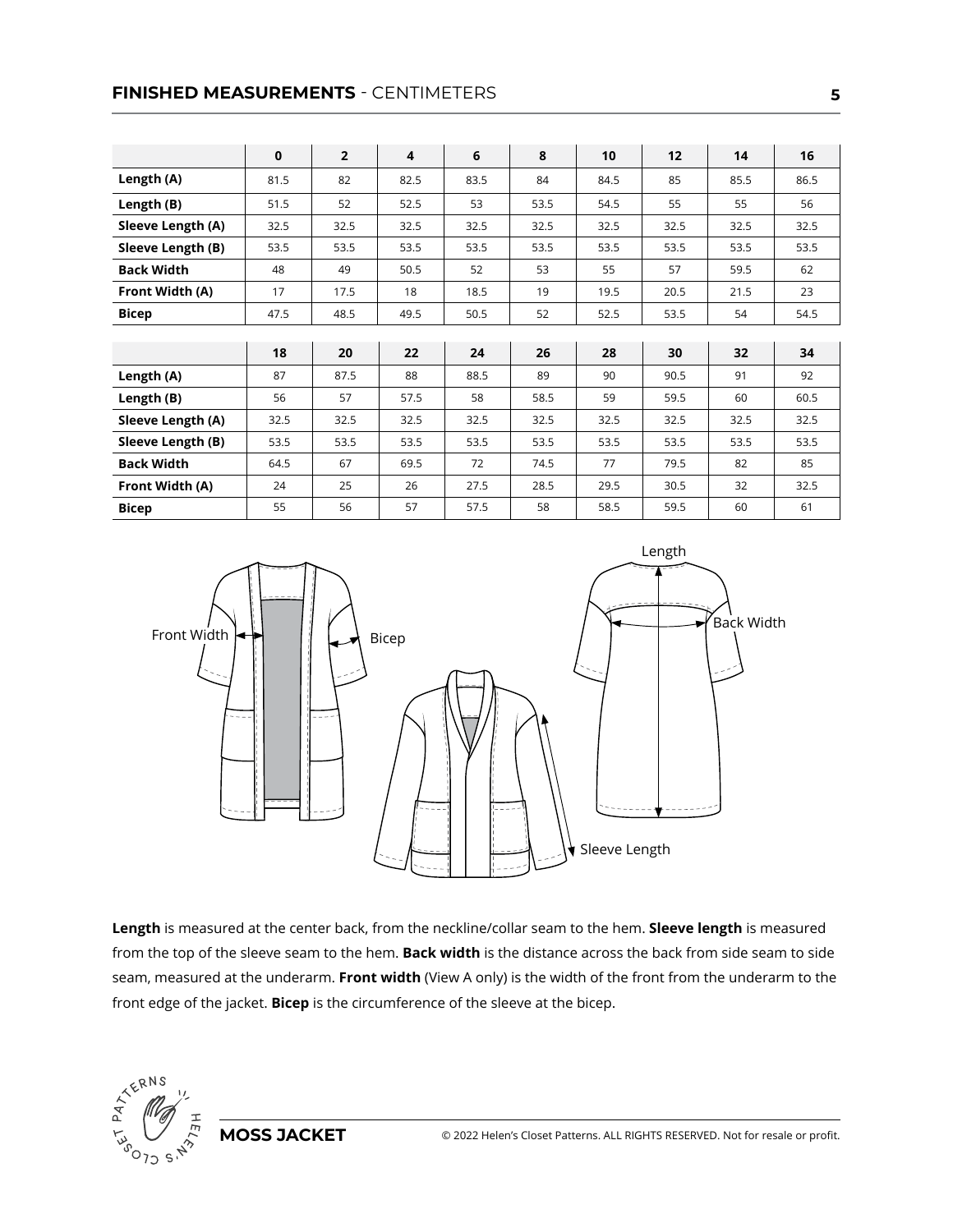## **FABRIC REQUIREMENTS**

# **View A (long length, short sleeve)**

| ۰. |
|----|
|----|

|          | 0   | -      |                               | 6                             | 8                             | 10                            | 12  | 14                   | 16  | 18  | 20                   | 22  | 24               | 26                   | 28  | 30                               | 32    | 34  |
|----------|-----|--------|-------------------------------|-------------------------------|-------------------------------|-------------------------------|-----|----------------------|-----|-----|----------------------|-----|------------------|----------------------|-----|----------------------------------|-------|-----|
| 57" wide | ∸   | ∽<br>∸ | $\overline{\phantom{0}}$<br>∸ | $\overline{\phantom{0}}$<br>∸ | $\overline{\phantom{0}}$<br>∸ | $\overline{\phantom{0}}$<br>∸ | ∸   | $\sim$ $\sim$<br>2.5 | 2.5 | 2.5 | $\sim$ $\sim$<br>ر . | 2.5 | っ<br><u>ر، ح</u> | $\sim$ $\sim$<br>2.5 | د.∠ | $\overline{\phantom{0}}$<br>ر .ے | ر . ے | د.∠ |
| 45" wide | 2.5 | ت ـ ـ  | ر . ے                         | 2.5                           | 2.5                           | 2.5                           | 2.5 | 2.5                  | 2.5 | 2.5 | 3.5                  | 3.5 | 3.5              | 3.5                  | 3.5 | 3.5                              | 3.5   | 3.5 |
| motors   |     |        |                               |                               |                               |                               |     |                      |     |     |                      |     |                  |                      |     |                                  |       |     |

meters

|             |      |     |     |               | 8    | 10   | 12   | 14   | 16   | 18   | 20   | 22   | 24   | 26                      | 28   | 30   | 32 | 34   |
|-------------|------|-----|-----|---------------|------|------|------|------|------|------|------|------|------|-------------------------|------|------|----|------|
| 150 cm wide | .8   | l.8 | .8  | 1.8           | . .8 | .8   | .8   | 2.4  | 2.4  | 2.4  | 2.4  | 2.4  | 2.4  | $\sim$ $\lambda$<br>2.4 | 2.4  | 2.4  |    | 2.4  |
| 115 cm wide | 2.25 | つに  | つつに | つつち<br>ر ے. ے | 2.25 | 2.25 | 2.25 | 2.25 | 2.25 | 2.25 | 3.25 | 3.25 | 3.25 | 3.25                    | 3.25 | 3.25 |    | 3.25 |

# **View B (short length, long sleeve)**

yards

|          |                                        |               |         | b             | $\bullet$<br>۰     | 10                                                          | 12    | 14                                | 16                                | 18  | 20 | 22 | 24     | 26     | 28                            | 30     | 32 | 34 |
|----------|----------------------------------------|---------------|---------|---------------|--------------------|-------------------------------------------------------------|-------|-----------------------------------|-----------------------------------|-----|----|----|--------|--------|-------------------------------|--------|----|----|
| 57" wide | -<br>$\overline{\phantom{0}}$<br>ر . ے | ر . ے         | ر . ے   | $\sim$<br>2.5 | -<br>$\sim$<br>2.5 | $\overline{\phantom{0}}$<br>$\overline{\phantom{a}}$<br>2.5 | ر . ے | $\overline{\phantom{0}}$<br>ر . ے | $\overline{\phantom{0}}$<br>ر . ے | 2.5 | ٮ  | ے  | ∽<br>ت | ∽<br>ٮ | $\overline{\phantom{0}}$<br>ٮ | ∽<br>- | -  |    |
| 45" wide | $\sim$ $\rightarrow$<br>، ے            | -<br><u>.</u> | <u></u> | -<br>ر ے      | –<br>$\sim \cdot$  | $\overline{\phantom{0}}$<br>$\overline{\phantom{a}}$<br>3.5 | 3.5   | -<br>3.5                          | 3.5                               | 3.5 |    |    |        | ↵      |                               |        |    |    |

meters

|             | 0    |      |               | ь     | $\bullet$<br>o | 10   | 12          | 14   | 16   | 18   | 20    | 22     | 24       | 26  | 28       | 30       | 32 | 34       |
|-------------|------|------|---------------|-------|----------------|------|-------------|------|------|------|-------|--------|----------|-----|----------|----------|----|----------|
| 150 cm wide | 2.25 | 2.25 | つに<br>ر ے . د | 2.25  | 2.25           | 2.25 | 2.25        | 2.25 | 2.25 | 2.25 | ، ، ، | $\sim$ | <u>.</u> | ر . | <u>.</u> | <u>.</u> |    | <u>.</u> |
| 115 cm wide | 2.5  | ر…   | ت ک           | ر . ے | 2.5            | 3.25 | つち<br>ر ے.ر | 3.25 | 3.25 | 3.25 | 3.5   | 3.5    | 3.5      | 3.5 | ر…       | ر.ر      |    |          |